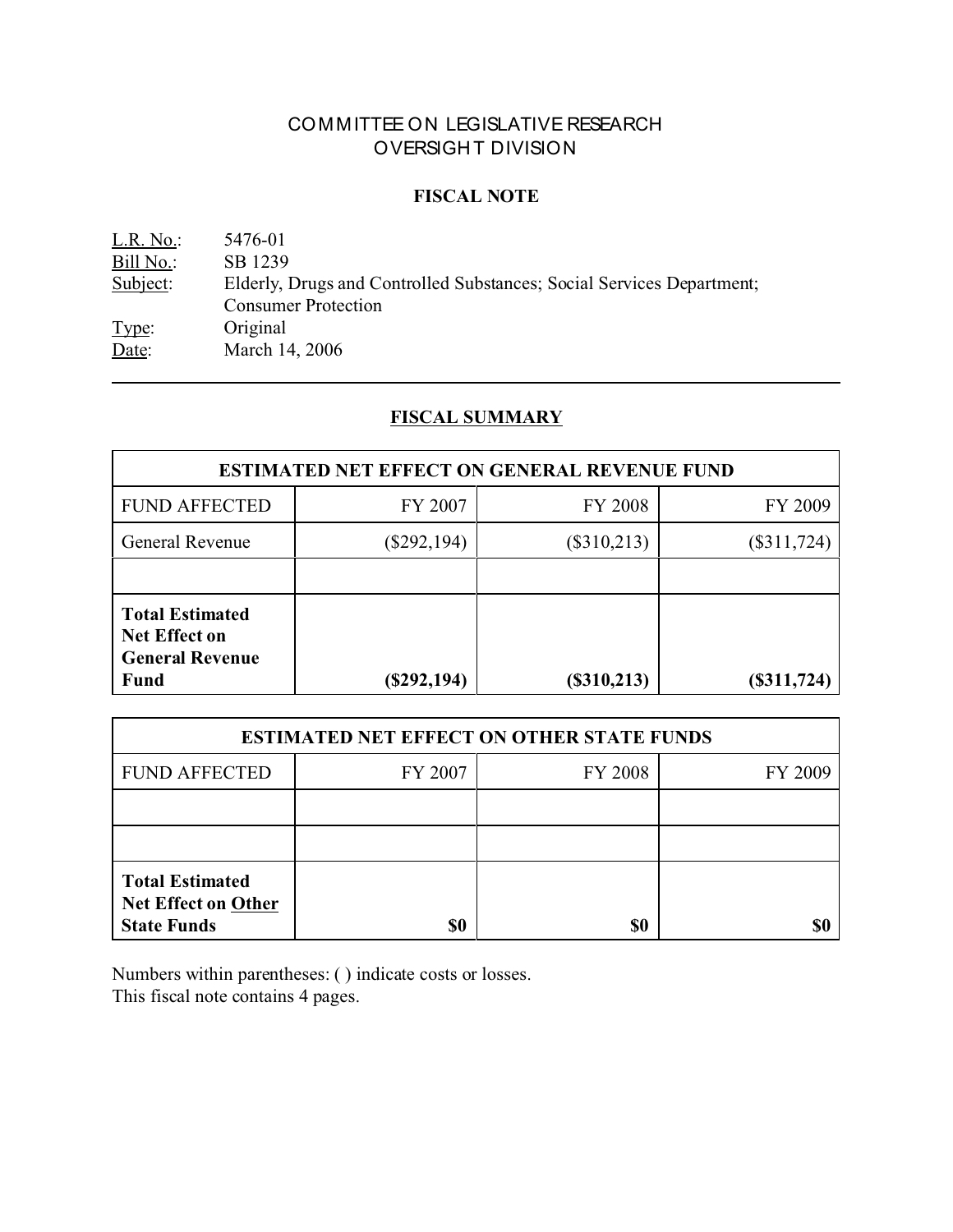L.R. No. 5476-01 Bill No. SB 1239 Page 2 of 4 March 14, 2006

| <b>ESTIMATED NET EFFECT ON FEDERAL FUNDS</b> |         |                |         |  |
|----------------------------------------------|---------|----------------|---------|--|
| <b>FUND AFFECTED</b>                         | FY 2007 | <b>FY 2008</b> | FY 2009 |  |
|                                              |         |                |         |  |
|                                              |         |                |         |  |
| <b>Total Estimated</b><br>Net Effect on All  |         |                |         |  |
| <b>Federal Funds</b>                         | \$0     | \$0            |         |  |

| <b>ESTIMATED NET EFFECT ON LOCAL FUNDS</b> |         |         |         |
|--------------------------------------------|---------|---------|---------|
| <b>FUND AFFECTED</b>                       | FY 2007 | FY 2008 | FY 2009 |
| <b>Local Government</b>                    | \$0     | \$0     | \$(     |

## **FISCAL ANALYSIS**

## **ASSUMPTION**

Officials from the **Department of Social Services - Division of Medical Services (DMS)** assumes two FTE will be required to implement this proposal. A Management Analysis Specialist would be required to provide statistical expertise in the sampling and validation and a Medicaid Specialist would be required to organize, design and develop the program, as well as to evaluate and monitor the program on an on-going basis.

DMS assumes has included \$250,000 for contracting with a third party for sampling and reporting or systems and software to perform this function internally.

**Oversight** assumes the Management Analyst will not be needed since the third party contractor will do the sampling and reporting.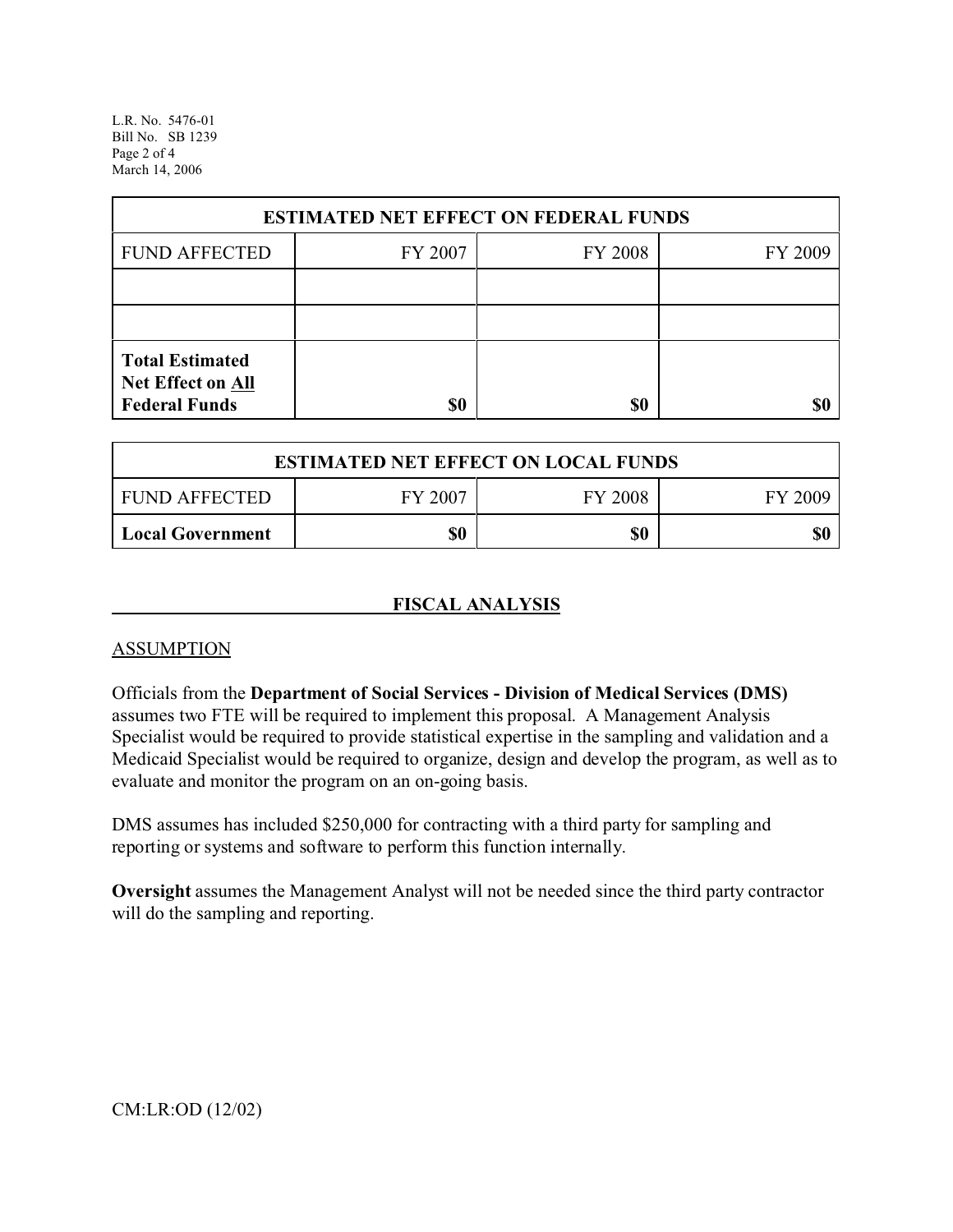L.R. No. 5476-01 Bill No. SB 1239 Page 3 of 4 March 14, 2006

| FISCAL IMPACT - State Government               | FY 2007<br>$(10 \text{ Mo.})$ | FY 2008      | FY 2009           |
|------------------------------------------------|-------------------------------|--------------|-------------------|
| <b>GENERAL REVENUE</b>                         |                               |              |                   |
| <b>Costs - Department of Social Services -</b> |                               |              |                   |
| Division of Medical Services                   |                               |              |                   |
| Personal Services (1 FTE)                      | $(\$33,545)$                  | $(\$41,277)$ | $(\$42,309)$      |
| <b>Fringe Benefits</b>                         | (\$4,780)                     | (\$18,186)   | (\$18,642)        |
| Expense and equipment                          | (\$253,869)                   | (\$250,750)  | (\$250,773)       |
| <b>ESTIMATED NET EFFECT ON</b>                 |                               |              |                   |
| <b>GENERAL REVENUE</b>                         | <u>(\$292,194)</u>            | (S310,213)   | $($ \$311,724 $)$ |
| FISCAL IMPACT - Local Government               | FY 2007                       | FY 2008      | FY 2009           |
|                                                | $(10 \text{ Mo.})$            |              |                   |
|                                                | <u>\$0</u>                    | <u>\$0</u>   | <u>\$0</u>        |
|                                                |                               |              |                   |

#### FISCAL IMPACT - Small Business

No direct fiscal impact to small businesses would be expected as a result of this proposal.

#### **DESCRIPTION**

This proposal establishes the Affordable Prescription Drugs for all Missourians Act. Under this proposal, the Missouri RX plan, within the Department of Social Services shall conduct research and collect on a quarterly basis a statistically valid sample of data on the retail prices charged by pharmacies for the fifty most frequently prescribed medicines form any pharmacy licensed by this state.

The Missouri Rx plan shall make available on an Internet website drug prices from each pharmacy for a thirty-day supply at a standard dose. The data collected shall be reported for each drug by pharmacy and by metropolitan statistical area or region and updated quarterly. The website shall be made available no later than January 1, 2007.

This legislation is not federally mandated, would not duplicate any other program and would not require additional capital improvements or rental space.

CM:LR:OD (12/02)